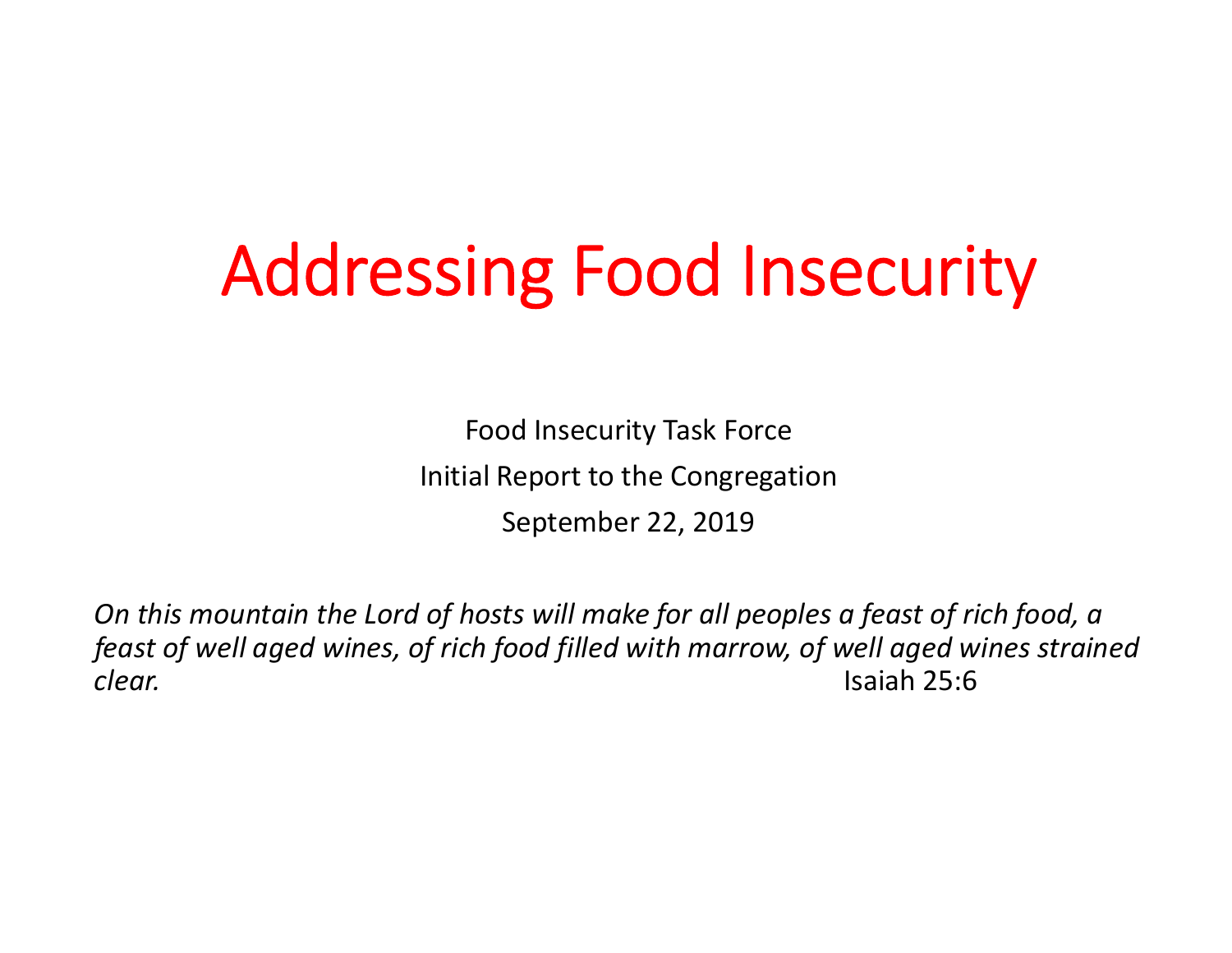### Background

- Session charged the Mission Committee to recommend <sup>a</sup> church‐wide mission focus.
- Survey sent to all members of HMPC. Results were tabulated and reviewed.
- Food Insecurity/hunger was the top concern.
- Survey results presented to session food insecurity approved to be Hudson's focus for mission and outreach.
- Task force formed to develop the vision, mission, implementation plan and support structure for the congregation.
- Task force members: Beth Billman, Glenn Schindo, JoLee Carpenito, Carolyn Scott, Mitch Perry, Carol Clemens (session liaison), Debbie Kirk (staff liaison).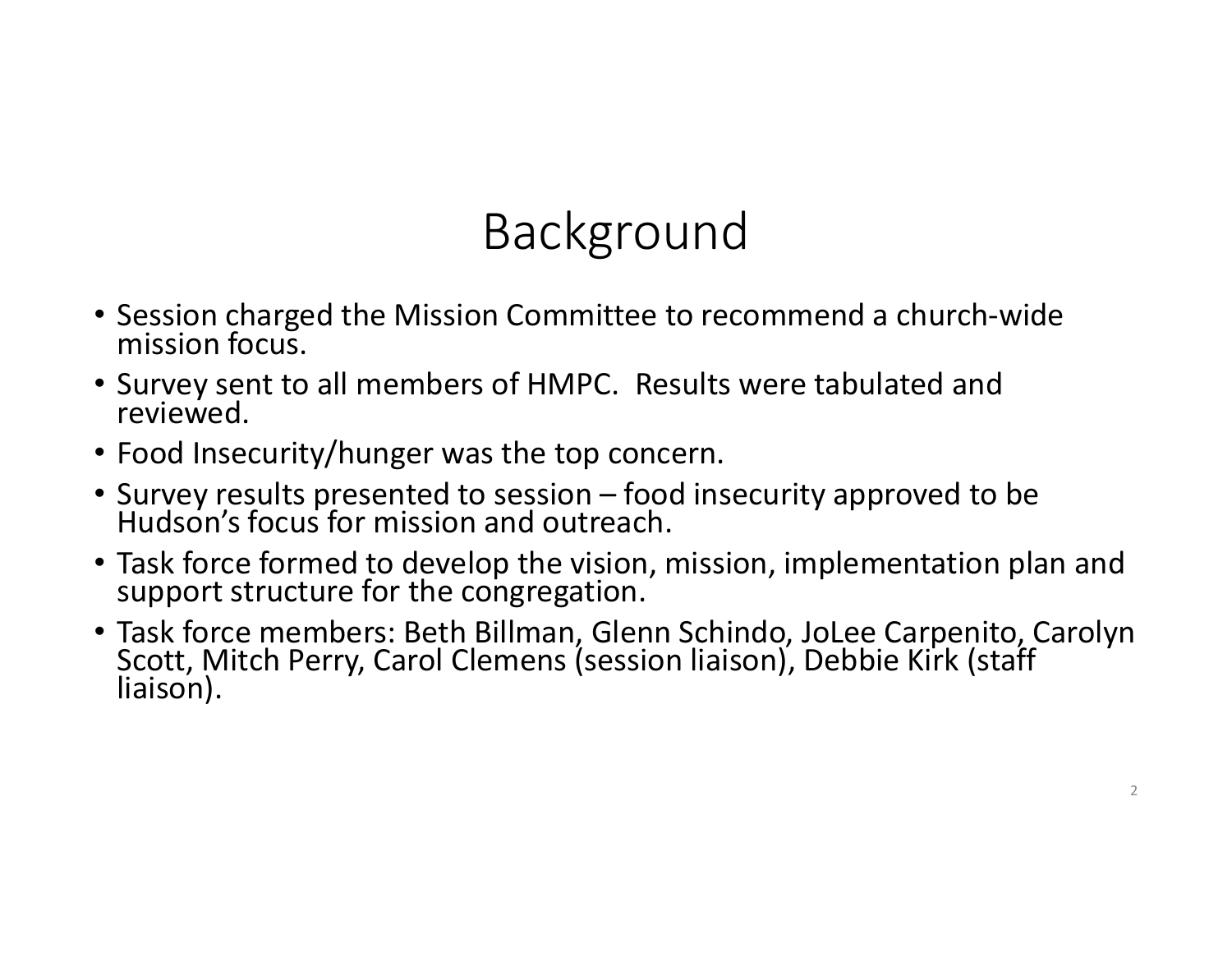## Understanding of concern:

### **Food insecurity**

- refers to the lack of access, at times, to enough food for an active, healthy life for all household members.
- Limited or uncertain availability of nutritionally adequate foods (e.g., food deserts).
- May reflect <sup>a</sup> household's need to make trade‐offs between important basic needs such as housing or medical bills.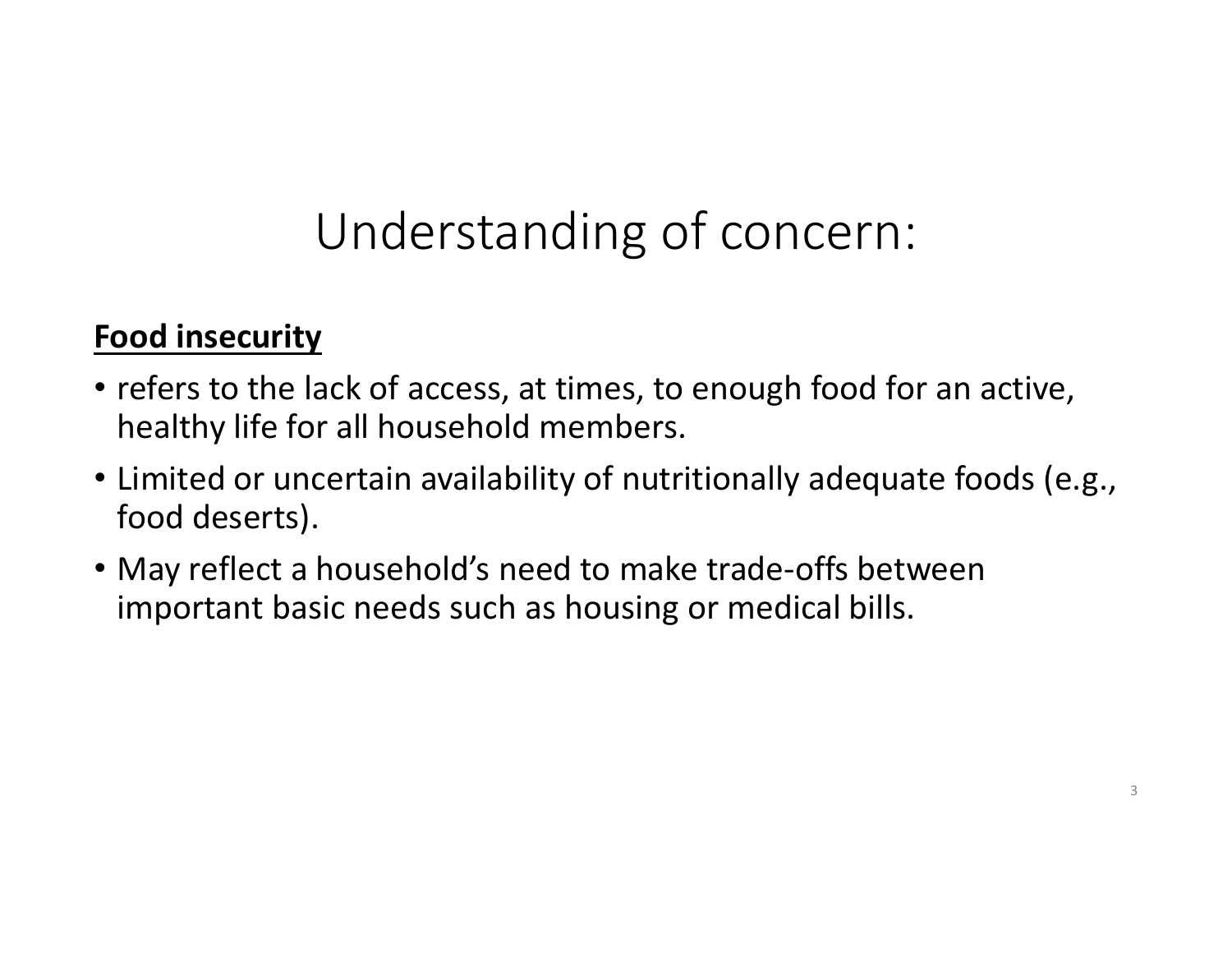### Food Insecurity in the United States



*Source: Food Bank of Central & Eastern NC*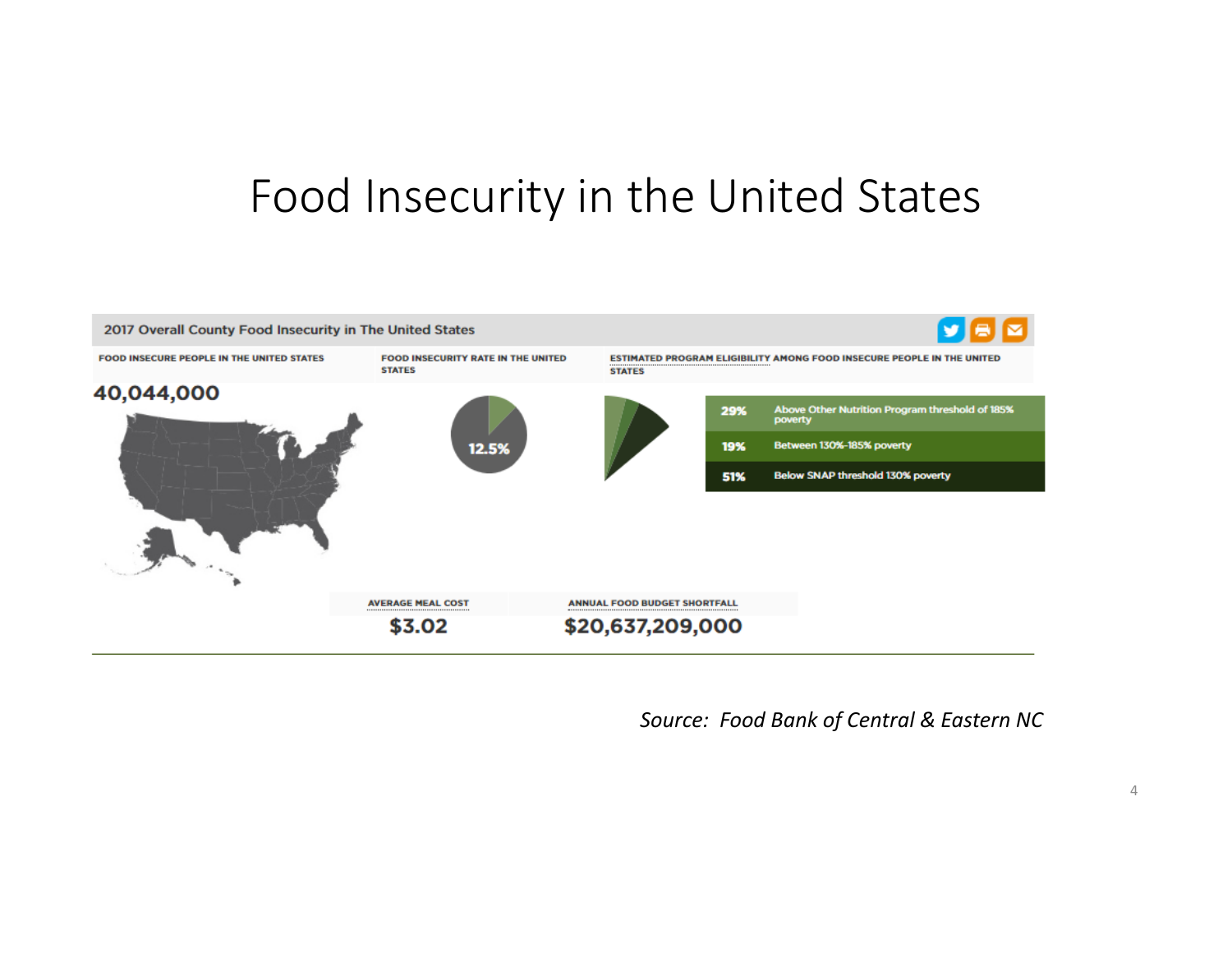## Hunger in North Carolina



*Source: Food Bank of Central & Eastern NC*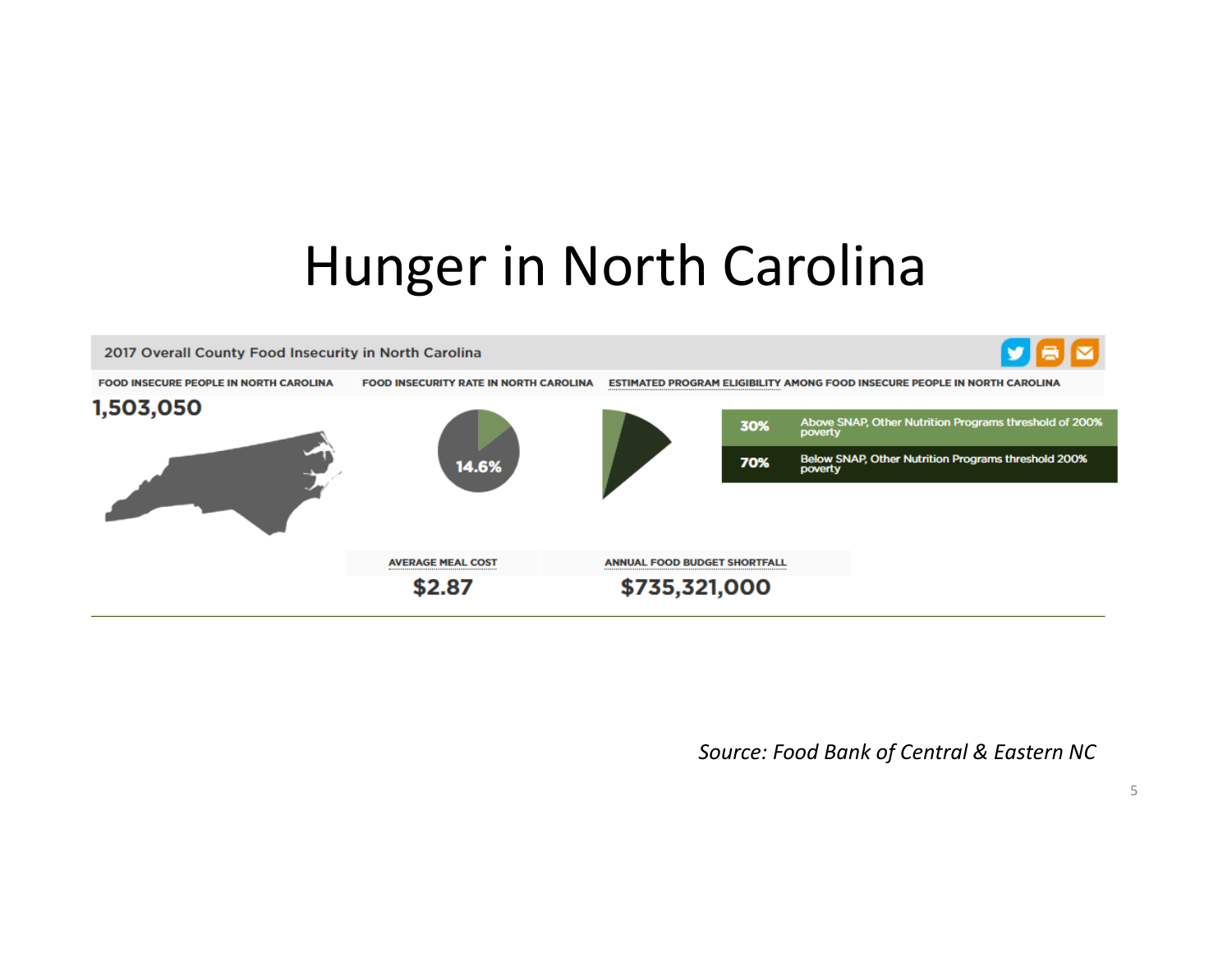### Why Focus on Hunger Locally?



*Notes: 5% unemployment (June 2018); Individuals over 65 living below poverty level – 19604*

#### *What part of North Carolina does the Raleigh Branch of the Food Bank serve?*

Duplin, Franklin, Halifax, Harnett, Johnston, Nash, Sampson, Wake, Warren, and Wayne counties. Edgecombe and Wilson are shared with the Greenville Branch. Lee is shared with the Sandhills branch.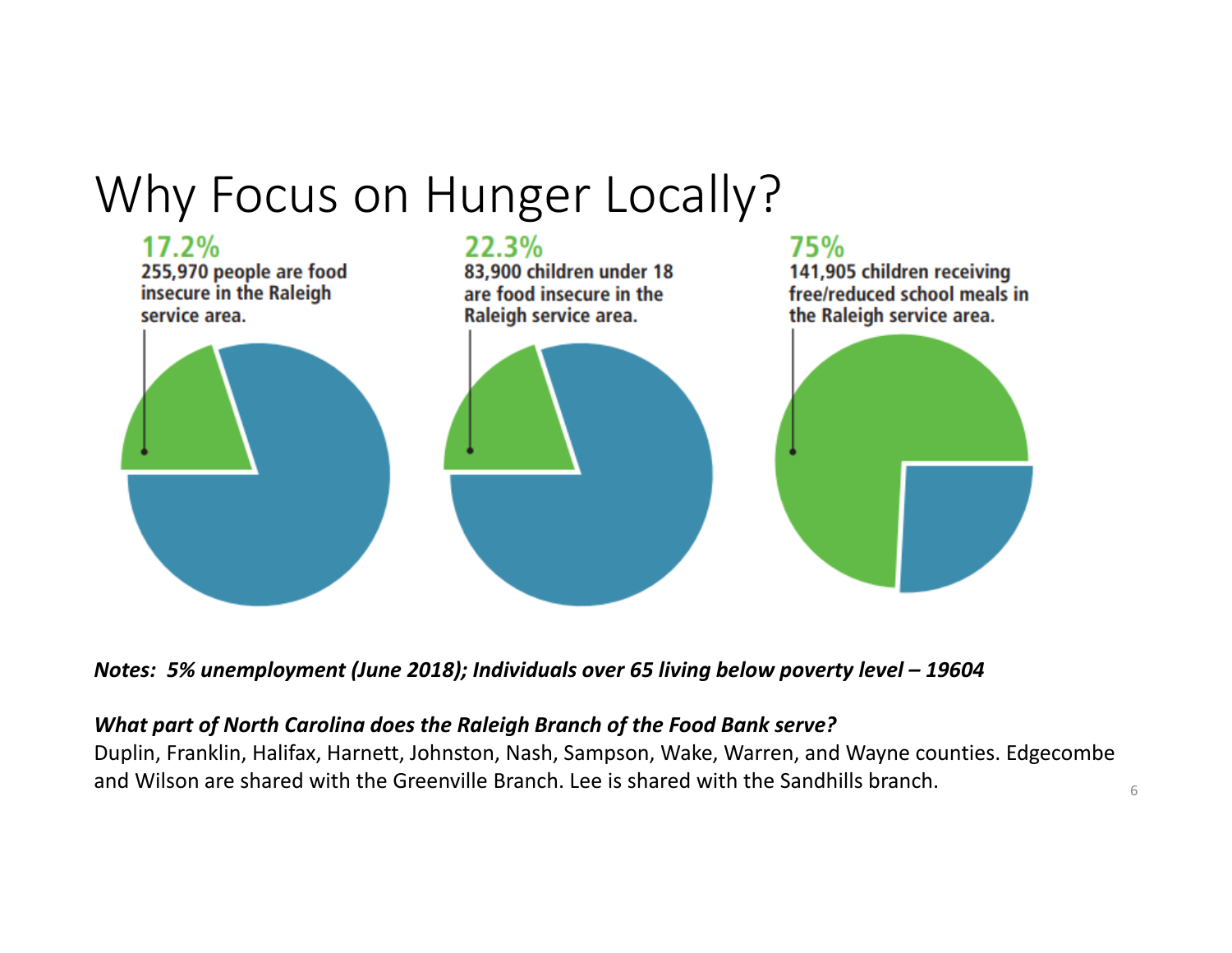### What we have learned about food insecurity

- Hunger is harmful to health and well being.
- No one is ever just hungry‐Food insecurity can have serious implications for <sup>a</sup> child's physical and mental health.
- Hunger exists everywhere**—**The reasons are complex, varied, and often interconnected.

*Source: Feeding America*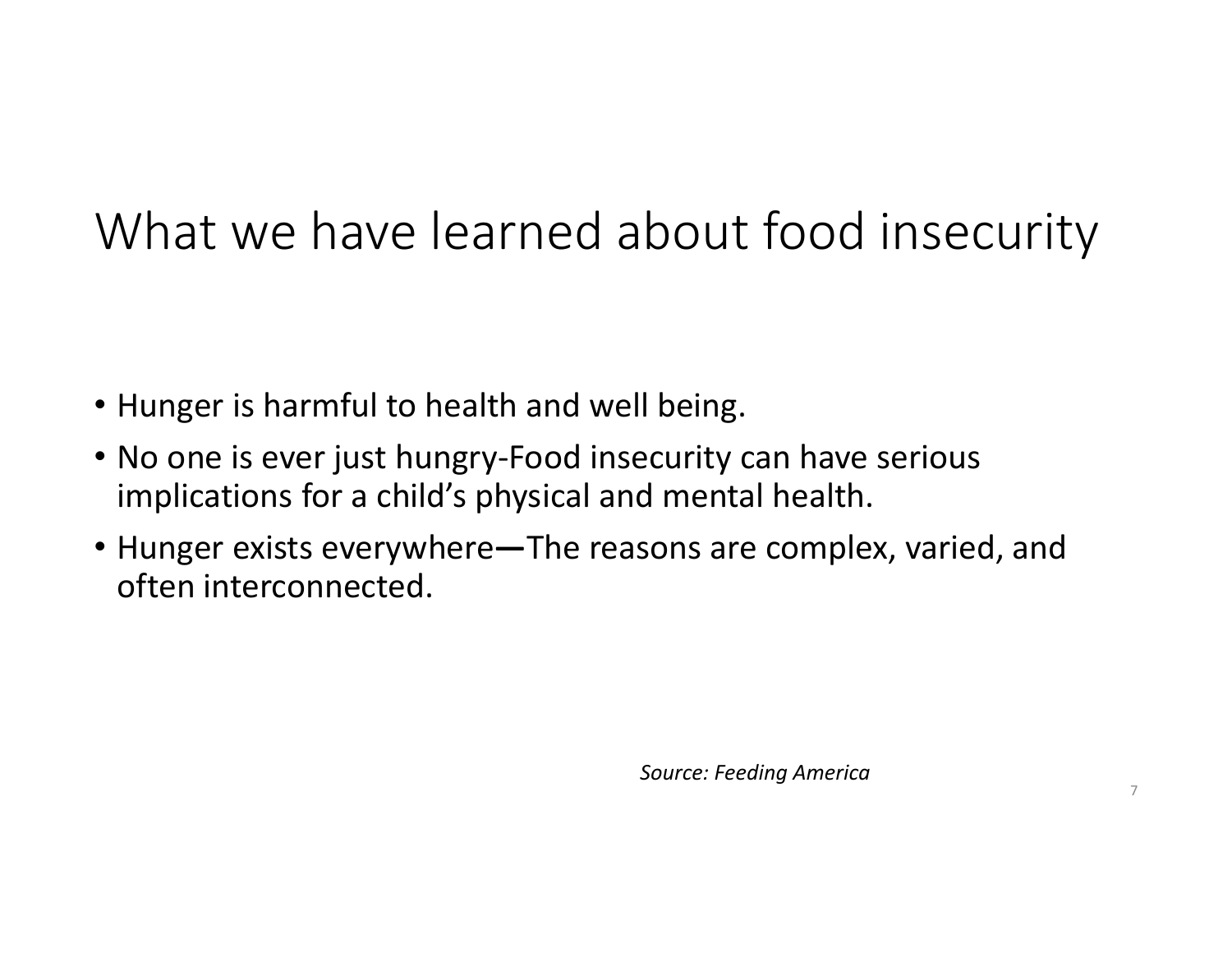### People fighting food insecurity are making tough choices:



between food and between food and between food and between food and between food and utilities medical care housing transportation education

They also told us about the many ways they stretch their food budget or work to supplement it:











79%

Purchase inexpensive, unhealthy food

### 40%

Receive help from Water down food friends or family or drinks

Sell or pawn personal property



garden

8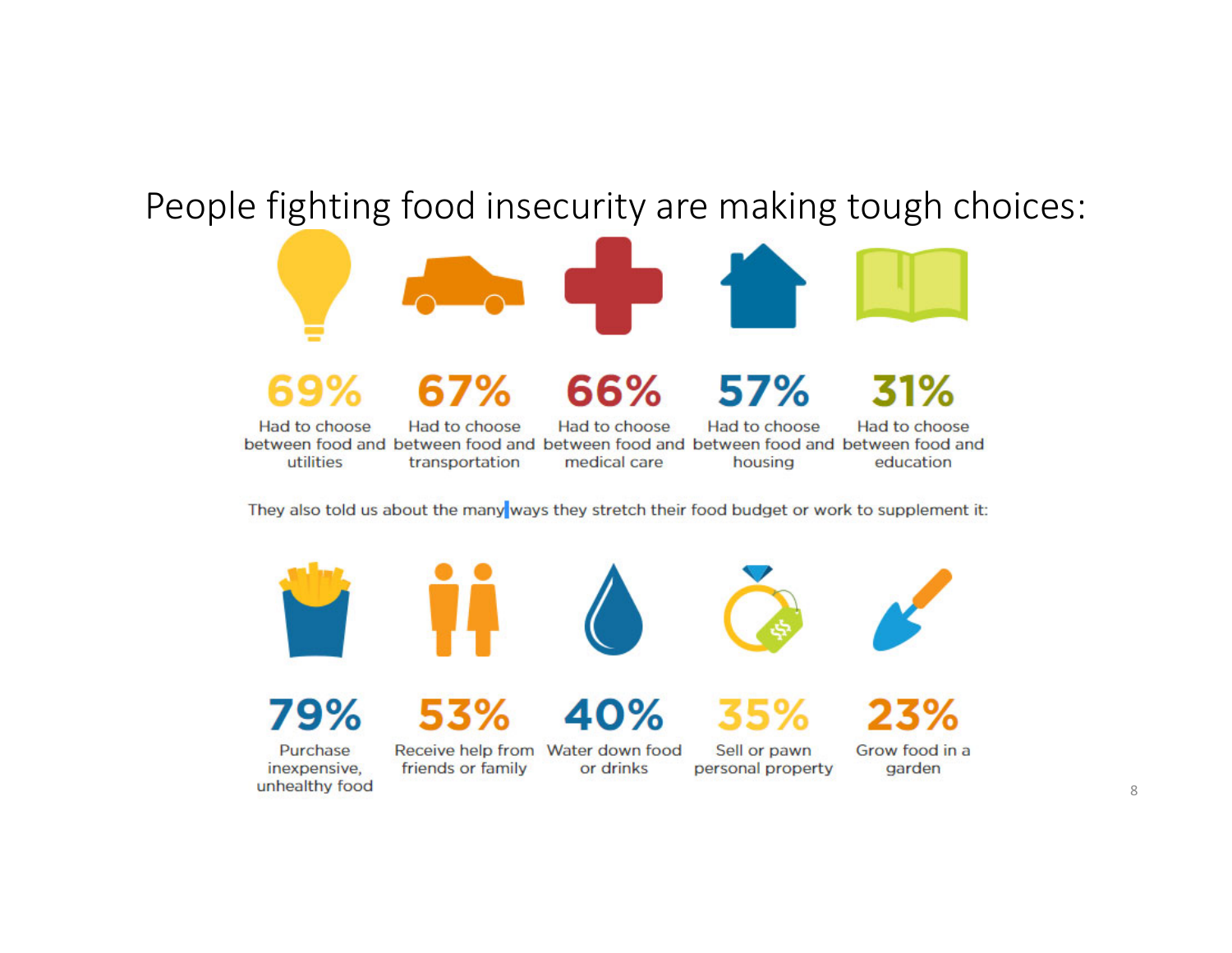### What Others are Doing to Address Hunger

On their own and with partner agencies, local faith communities are addressing hunger in many ways<br>including:

- securing grants from the USDA to provide nutritious meals for neighborhood children
- committing to <sup>a</sup> single focus of growing and sharing healthy food
- •donating food and volunteers who prepare and serve meals in food pantries, soup kitchens and homeless shelters
- supporting new initiatives including those using the *One World Everyone Eats Café* model
- •creating community gardens that provide produce to partner agencies
- •providing weekend and emergency food for children and their families through the public school system
- holding "community cafes" in neighborhoods identified as <sup>a</sup> "food desert"
- delivering meals to seniors in their homes
- •hosting "healthy meal preparation" classes for those using donations as <sup>a</sup> primary source of food
- advocating for just public policy practices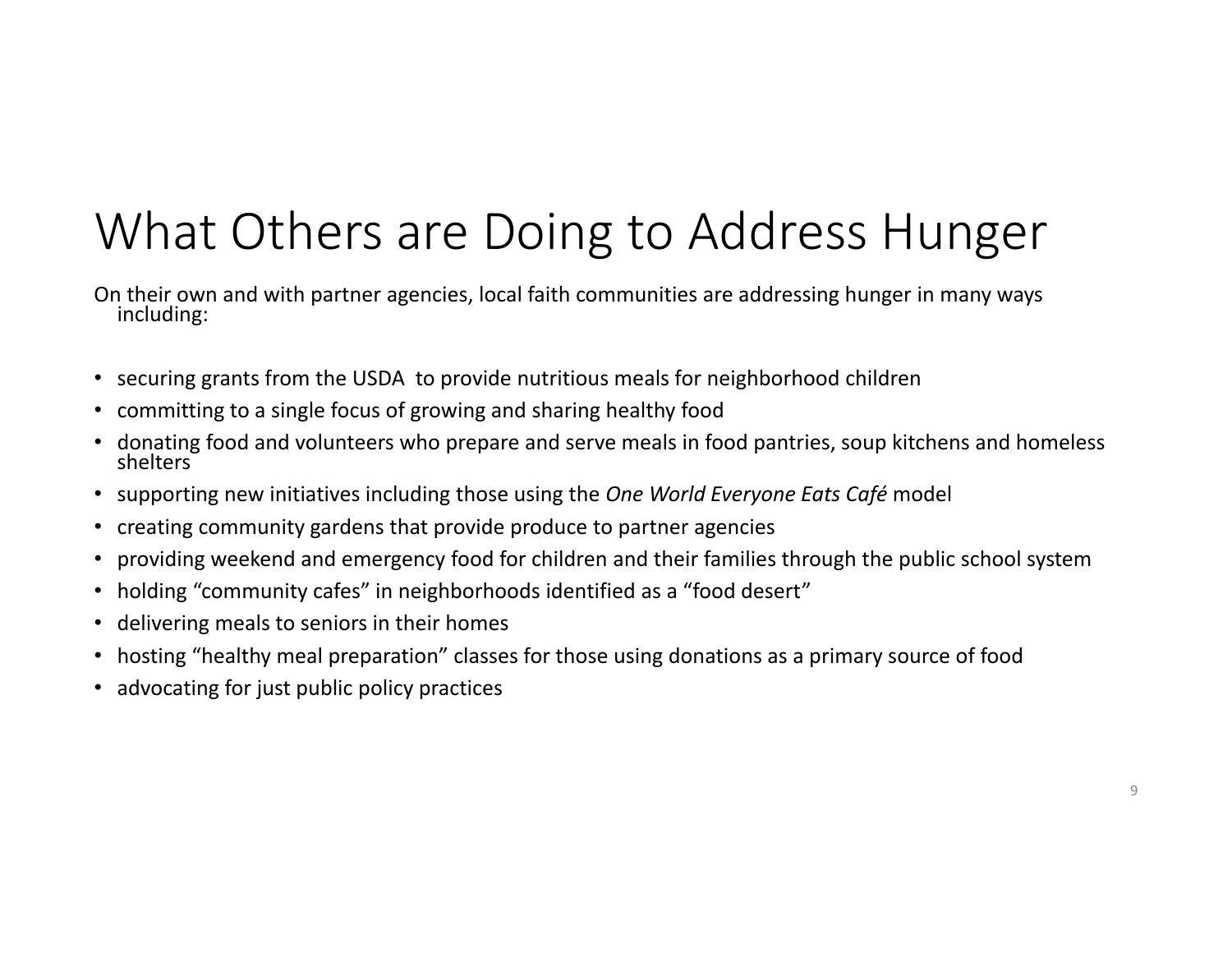

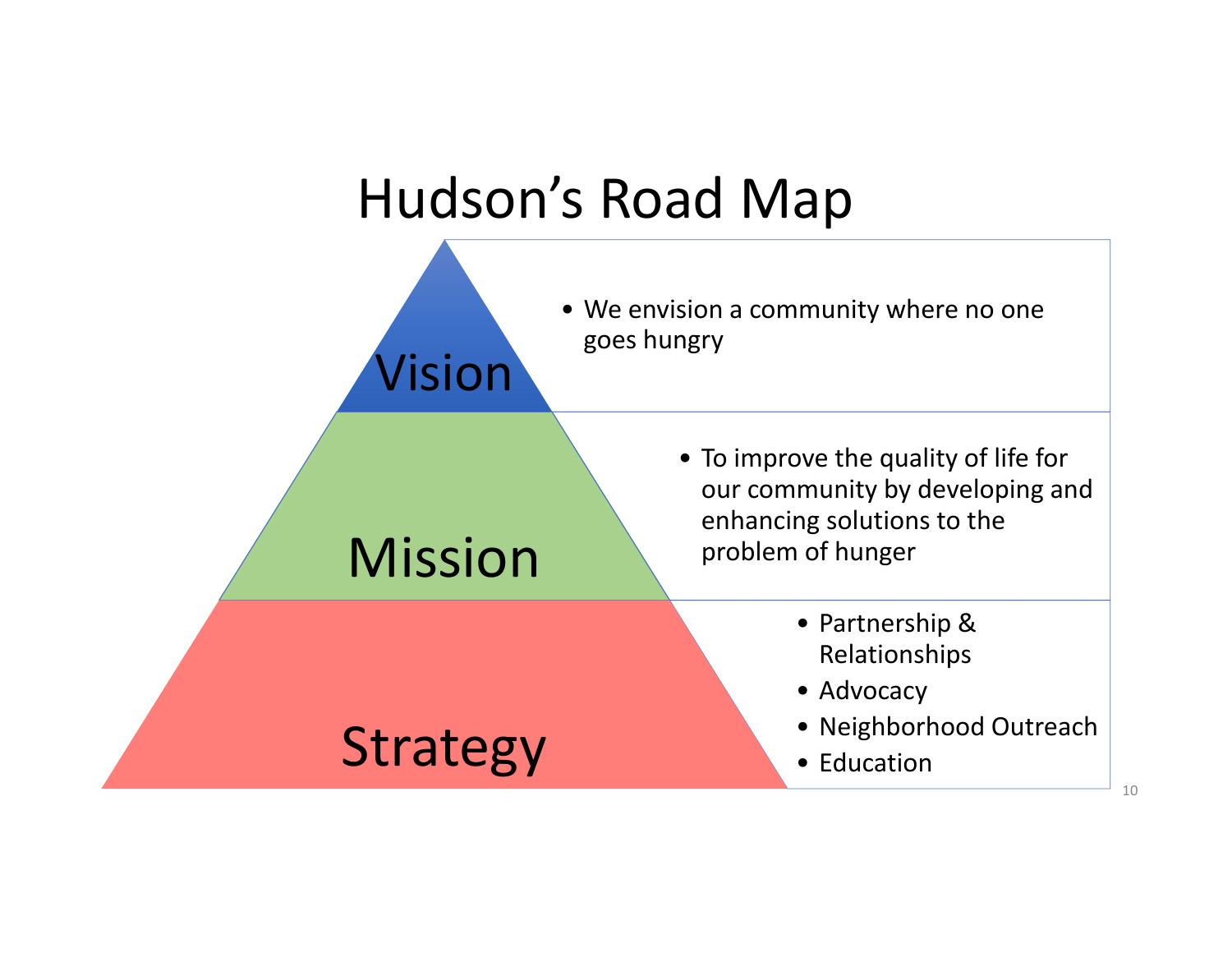#### **Four Pillars of our Strategy**

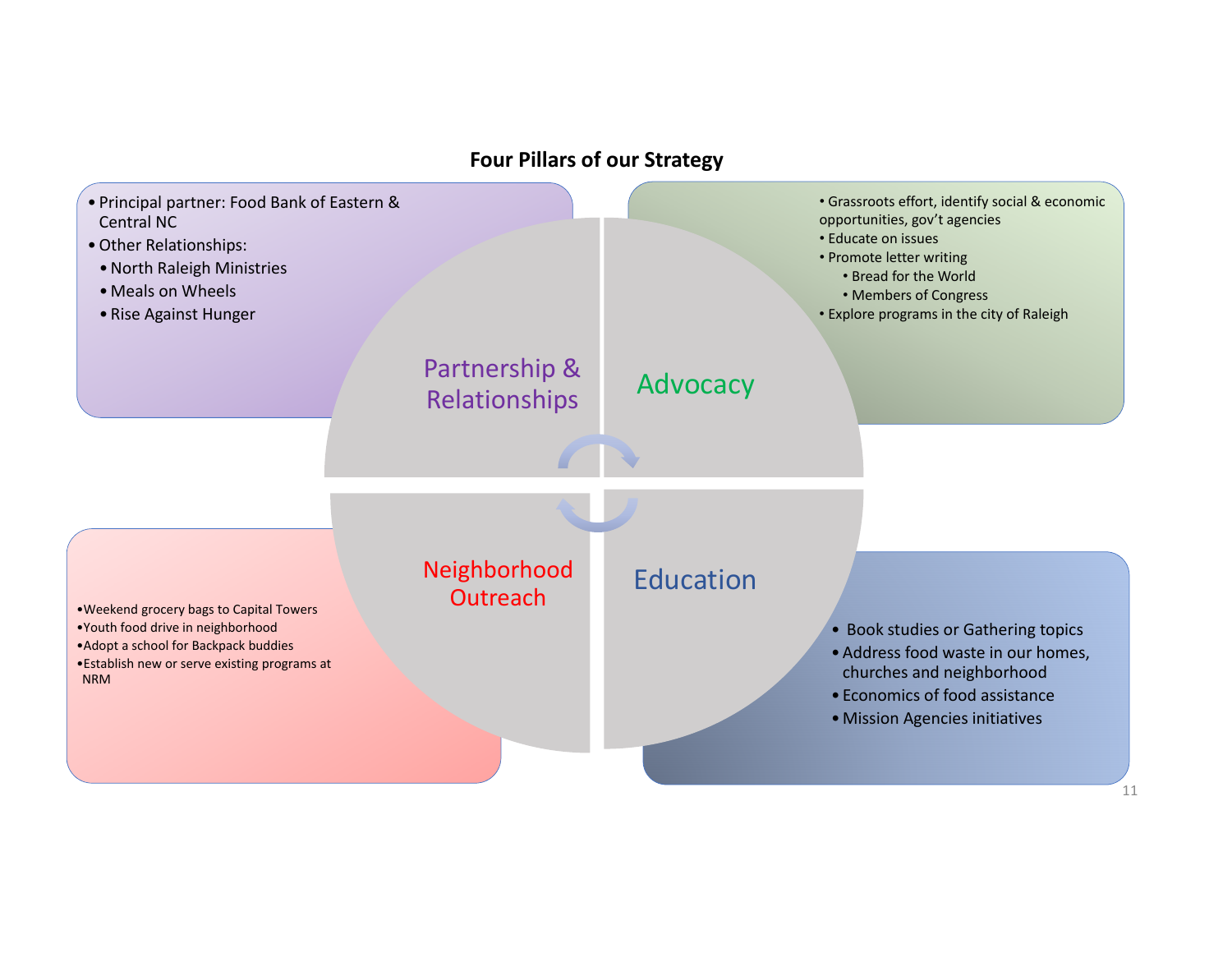### PRIMARY PARTNERSHIP



#### **What Makes the Food Bank <sup>a</sup> Good Partner**

- Founded in 1980
- Serves 34 counties in Central & Eastern NC
- One of largest food banks in the country
- Stocks shelves at network of more than 800 partner agencies (e.g., soup kitchens, food pantries, shelters, and family programs)
- $\bullet$ • In 2018, distributed about 68 million pounds of food and non‐food essentials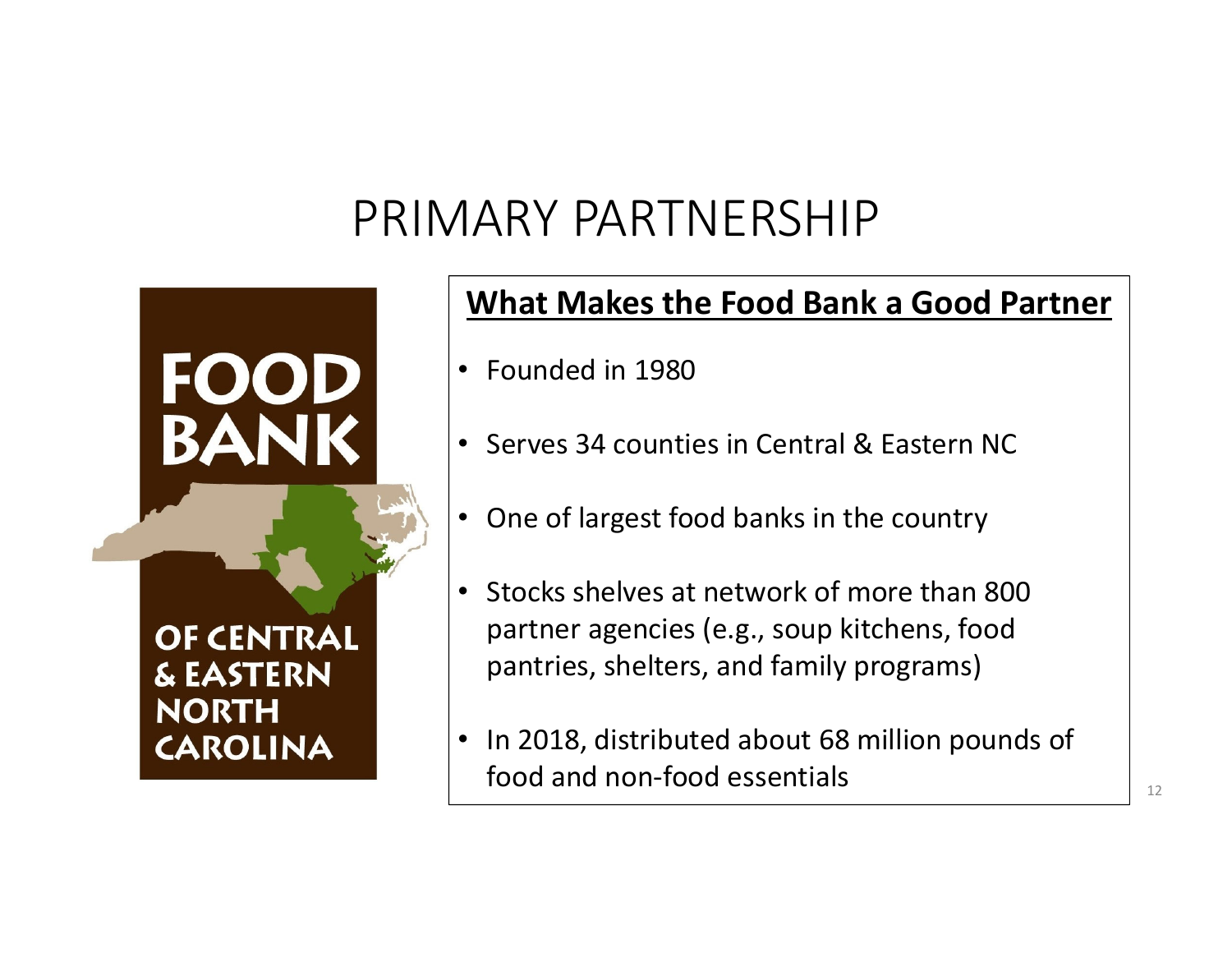### Next Steps:

1. Taking the Hunger Action Congregation Pledge ‐ the Hunger Action Congregation pledge and designation is to acknowledge the faithful work of Presbyterians around the country who are responding to the biblical call to help alleviate hunger and end its causes.

2. Building out structure for congregation to support hunger initiatives in coordinated fashion.

3. Building out plans for congregation engagement with Food Bank.